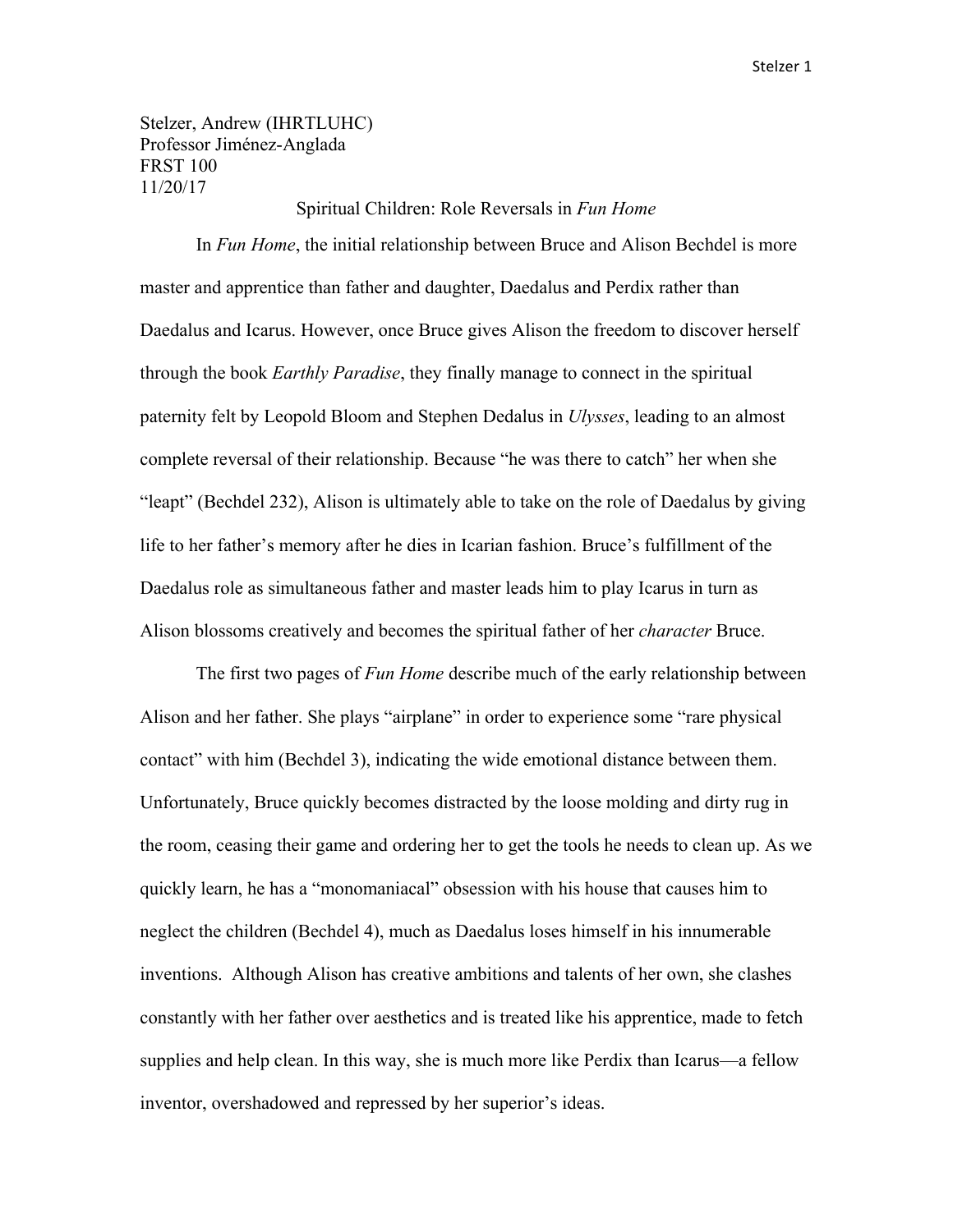This dynamic is subtly reinforced by the artwork of the first two pages of *Fun Home*. The book lying on the ornate carpet beside her father, *Anna Karenina*, begins with the line "All happy families are alike; every unhappy family is unhappy in its own way" (Tolstoy 1), which *Fun Home* riffs off of by using the opening "Like many fathers…" to describe their airplane game before detailing the unique unhappiness of her family in the rest of the chapter (Bechdel 3). Anna Karenina's suicide by train also foreshadows Bruce's suicide by truck later in the story. Furthermore, *Anna Karenina* is a classic among classics, a physically massive book representing Bruce's commitment to literature and fantasy over family matters. Both Bruce and Alison have bored, disinterested faces throughout the game, and in the first panel of page four we see Alison flailing as she starts to fall, unsupported by Bruce's arms. The pair avoid eye contact and instead look past each other, emphasizing the disconnect between them by staring at the ceiling or floor in most panels.

By the last few pages of *Fun Home*, the relationship between Bruce and Alison has fundamentally changed. After being given Collette's *Earthly Paradise* in order to "learn about Paris in the twenties" (Bechdel 205), Alison comes to terms with her lesbianism and is eventually able to come out to her parents. Although her conversations with her father are awkward and limited after that point, they successfully connect a few times, and a marked shift occurs in their everyday interactions. Indeed, the last time Alison and Bruce see each other, a family friend comments on how their closeness is "unnatural" (Bechdel 225), in stark contrast to the physical and emotional distance that separated them initially. Soon afterwards, her father is run over by a Sunbeam bread truck (getting too close to the sun in a morbid pun) and Alison proceeds to soar creatively and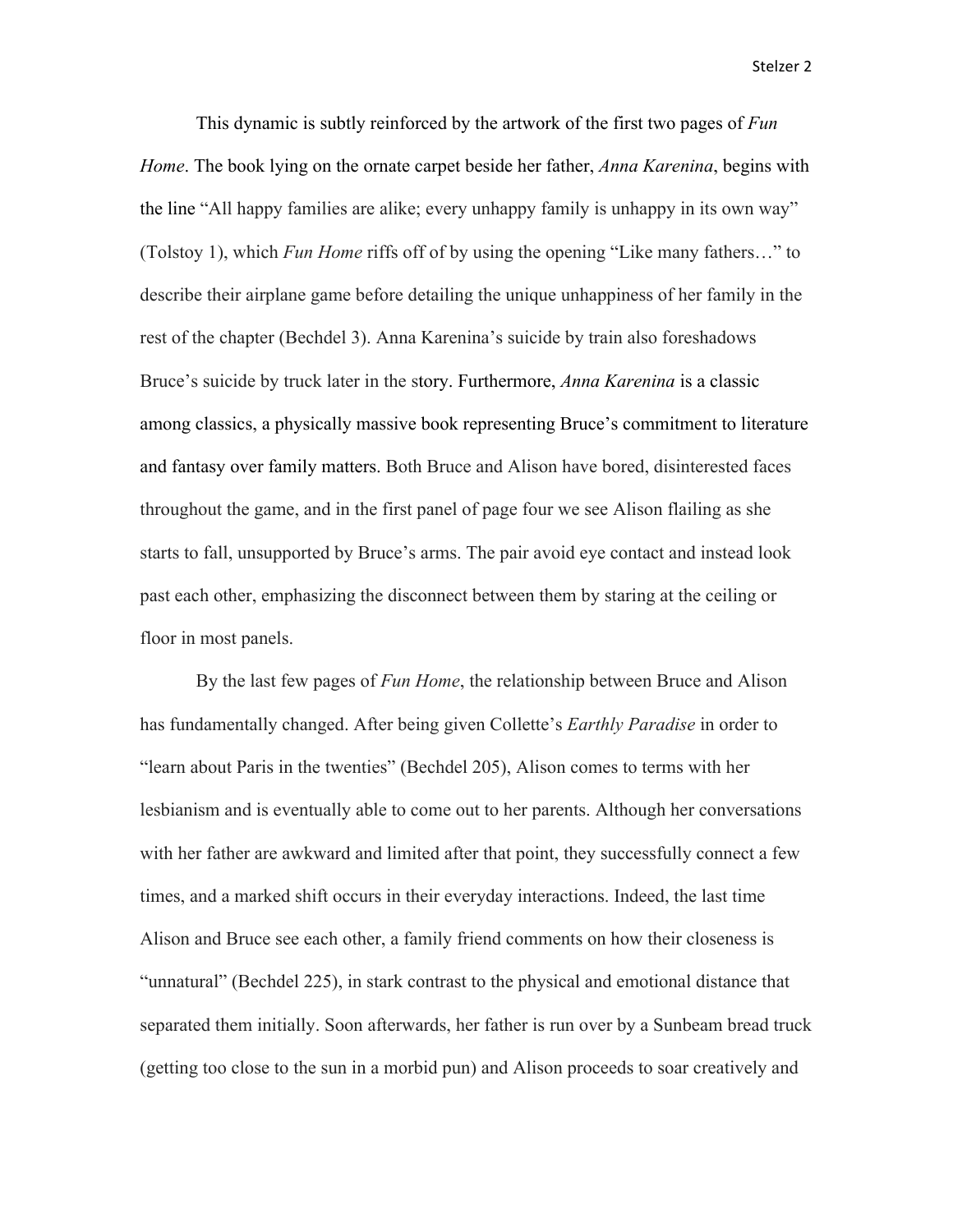create *Fun Home* itself. By the last page, there is an almost complete reversal of their original Daedalus-Icarus roles. Alison blossoms as an inventor and creator, while Bruce suffers an Icarian fall and becomes a mere character in her work.

This reversal is made more evident by the artwork of the final panel, in which Alison leaps off a diving board towards her father's waiting arms. Quite unlike the flailing arms and legs of her awkward fall on page four, in the last page she appears poised and graceful, almost ready to fly. Bruce, instead of gazing at the sky or behind Alison, is looking directly into her face. His expression remains somber, but all of his focus is directed at her. This shift in gaze compared to the first chapter represents a fundamental change in their relationship. Bruce is below Alison, already fallen into the water, but he is ready to catch her. He is the drowned Icarus, and she is the soaring Daedalus left behind to remember him.

What facilitates this whirlwind reversal of Bruce and Alison's roles? The answer lies in Bechdel's allusions to *Ulysses* in the last three pages of *Fun Home*. She consistently identifies paternity as a central theme of Joyce's work, and with *Ulysses* specifically emphasizes "spiritual, not consubstantial" paternity as important through the bond formed by its main characters, Leopold Bloom and Stephen Dedalus (Bechdel 231). Bechdel also describes *Ulysses* as the spiritual child of Joyce himself, which has enjoyed a much happier fate than his consubstantial children, who went mad and became alcoholic respectively. Looking through the lens of these analogies to Joyce's work, a structure emerges for Alison and Bruce's role reversal. Alison grows into the role of Daedalian creator by crafting *Fun Home*, her spiritual child, and simultaneously Bruce becomes more Icarian by connecting to Stephen Dedalus, the son figure in *Ulysses*.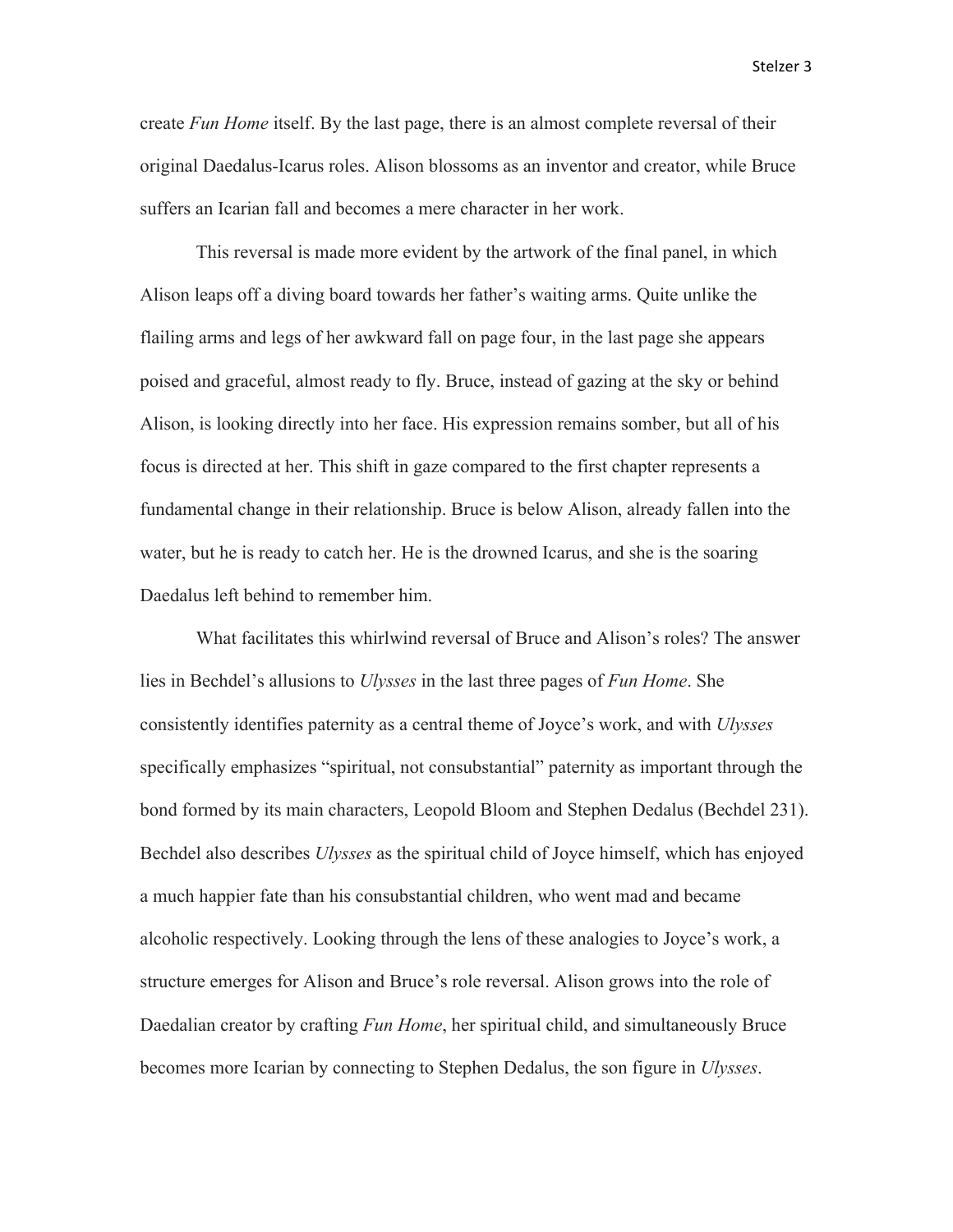Bechdel notes this transition in her father, pointing out how he almost quotes Dedalus in one of his final letters to her, claiming he is "not a hero" (Bechdel 230).

The idea of books as spiritual children is an intriguing one and merits further analysis. Since *Fun Home* is focused on Bechdel's relationship with her father, thinking of the work as her creative child invites us to consider her relationship with the *character* of Bruce. Bruce as written is not actually Bechdel's father. He is her creation, a shadow crafted from her memories and his writings, and Bechdel herself frequently casts doubt on the objective truth of the story she tells. She worries that she is manipulating his memory in order to "claim him as 'gay' in the way I am 'gay'" (Bechdel 230), arguing that she "shouldn't pretend to know what [her] father's [erotic truth] was" (Bechdel 230). Regardless of whether or not *Fun Home* tells *the* truth about her father, it certainly tells *a* truth, her truth, and this act of personal, creative truth-telling is what matters here. By constructing this representation of her father and telling her story through him, Bechdel transforms the character of Bruce into her own spiritual child, emphasizing her own metamorphosis into a Daedalus as her consubstantial father falls away.

At its core, *Fun Home* is a work attempting to unpack the complicated relationship between Alison and Bruce Bechdel as it changed over Alison's life. This is accomplished through a staggering variety of literary references and analogies, interwoven with images, memories, and writings from Alison's childhood. Throughout the book, one of the most consistent threads is the story of Daedalus and Icarus. Like bookends, the first and last pages display drawings of Alison suspended over Bruce, while the text compares the two of them to the mythical inventors. However, the audience's interpretations of the opening and closing scenes could not be more different.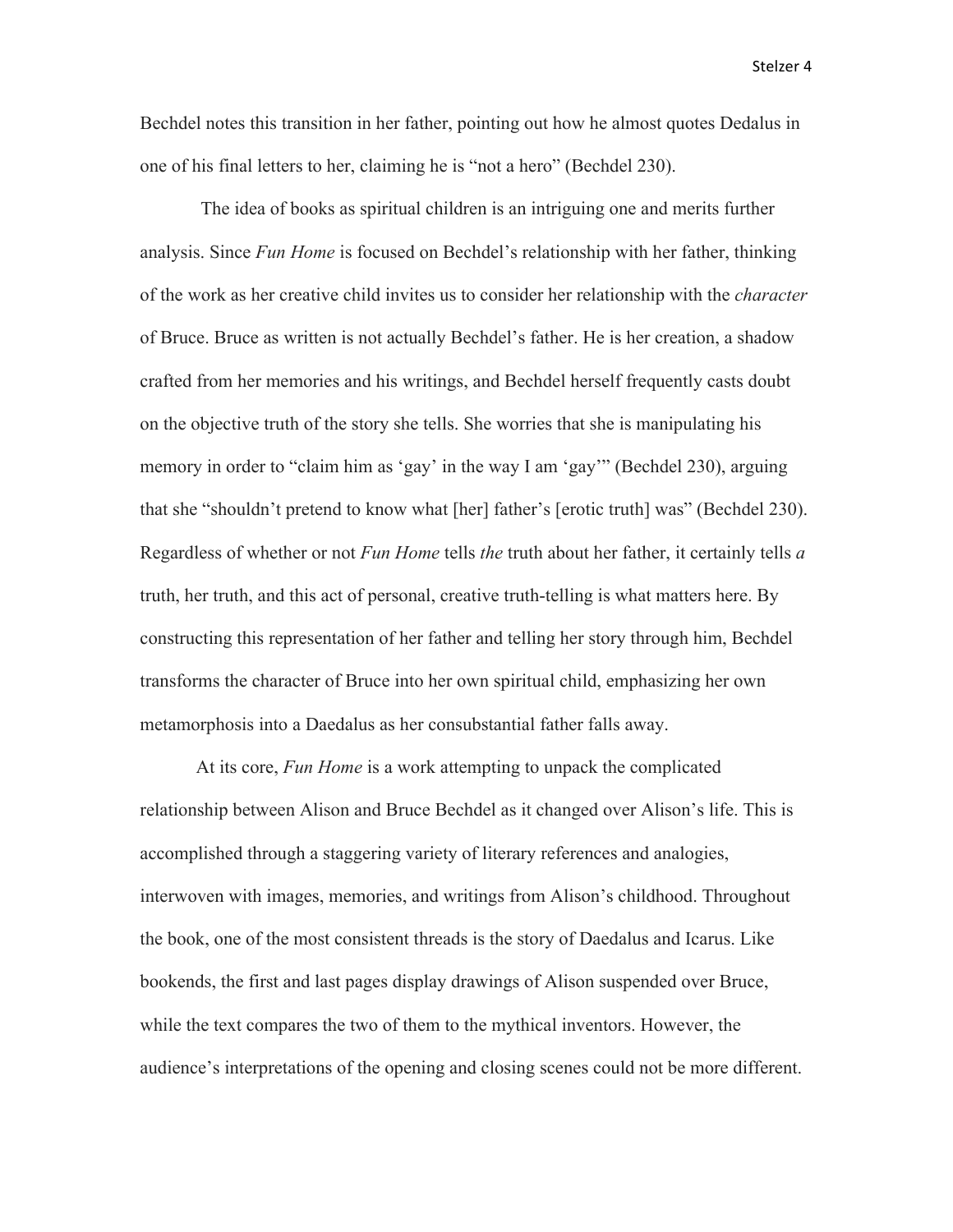In the first, Alison falls as Bruce fails to connect with her, and their dynamic is one of patriarchal master and subservient apprentice. By the last page, Bruce has his arms outstretched to catch Alison, and they appear to connect even as their roles are reversed: Alison flying away and Bruce sinking into the water. This reversal occurs through Bechdel's allusions to *Ulysses*. Just as *Ulysses* was Joyce's spiritual child and Stephen Dedalus was Bloom's, the character of Bruce Bechdel becomes the spiritual child of the author Alison Bechdel, who herself grew out of the *character* of Alison Bechdel who was the consubstantial child of Bruce Bechdel. Because Bruce was ultimately able to support and free Alison, she becomes Daedalus the creator and is able to memorialize him after his final fall.